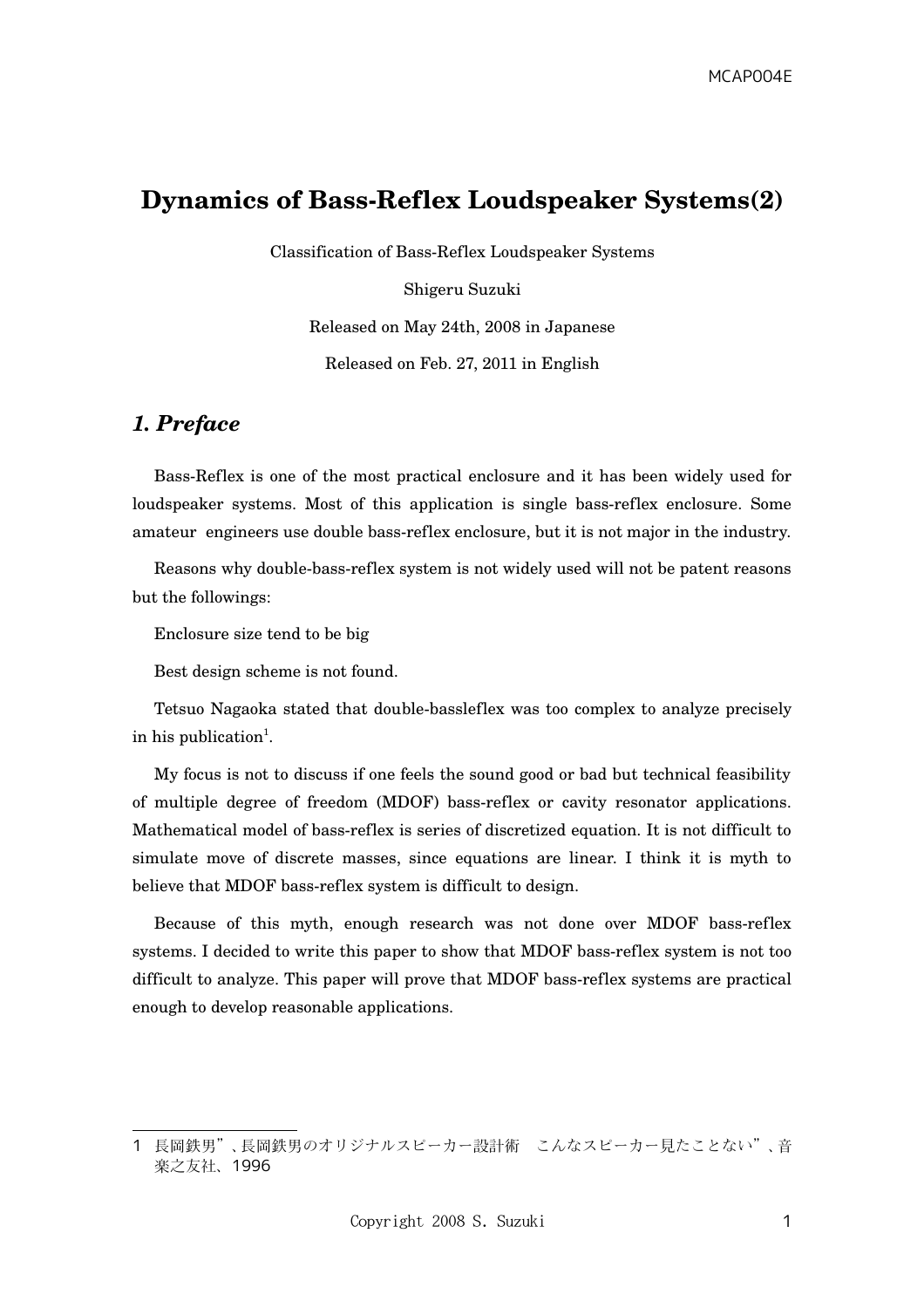## 2. Classification of Bass-Reflex Loudspeaker Systems

Bass-Reflex Loudspeaker system is an application of Helmholtz's cavity resonator. Theory of cavity resonator is explained in any physics textbook. A simple cavity resonator consists of a closed chamber and a duct. One end of the duct is connected to the chamber and the other end is open to air. The chamber acts as air spring and the air in the duct acts as mass. This configuration realizes resonant vibration system. This is also explained in MCAP001E.

Since bass-reflex system consists of only mass(es) and chamber(s), there are a number of configurations. We classify configurations of masses and chambers and find equation of motion for each typical configuration. Getting equations of motion, we could analyze move of masses.

Available studies about even single bassreflex system is limited, there has been no classification of multiple degree of freedom cavity resonator systems. We

| <b>Typical Application</b> | Configuration                             | <b>Note</b>      |
|----------------------------|-------------------------------------------|------------------|
| Single Bass-Reflex         | One chamber and one duct                  | Fig.1            |
| Multiple-Chamber           | Chambers, inter-chamber<br>ducts          | Fig.2<br>(Double |
| Aligned in Series Cavity   | and a duct open to air.                   | Bass-Reflex)     |
| Resonator (MCAS-CR)        |                                           | Fig.3            |
| Multiple-Chamber           | chamber<br>Main<br>and<br>multiple-       | Fig.4            |
| Aligned in Parallel Cavity | chamber<br>connected<br>to<br>main        | MCAP-CR<br>was   |
| Resonator (MCAP-CR)        | chamber through ducts. One or<br>chambers | developed<br>by  |
|                            | have<br>more<br>open-air<br>ducts.        | author.          |
| Inter-Chamber<br>Arbitrary | Multiple-chamber<br>and<br>ducts          | Fig.5            |
| Connection<br>Cavity       | chambers are arbitrarily connected        | AICC-CR<br>was   |
| Resonator (AICC-CR)        | through ducts. One or more ducts          | proposed<br>by   |
|                            | are open to air.                          | author.          |
|                            |                                           |                  |
|                            |                                           |                  |

Table1 Classification of Cavity Resonator Loudspeaker Systems

As far as I researched throughout web database, application's maximum number of chambers was three. Only two triple bass-reflex applications were found. I examined quadraple bassreflex application in the past, but design was not good enough, so that good result was not got. There was no application or even concept of MCAPCR.

We can derive equations of motion for every application given by Table 1. These applications are feasible.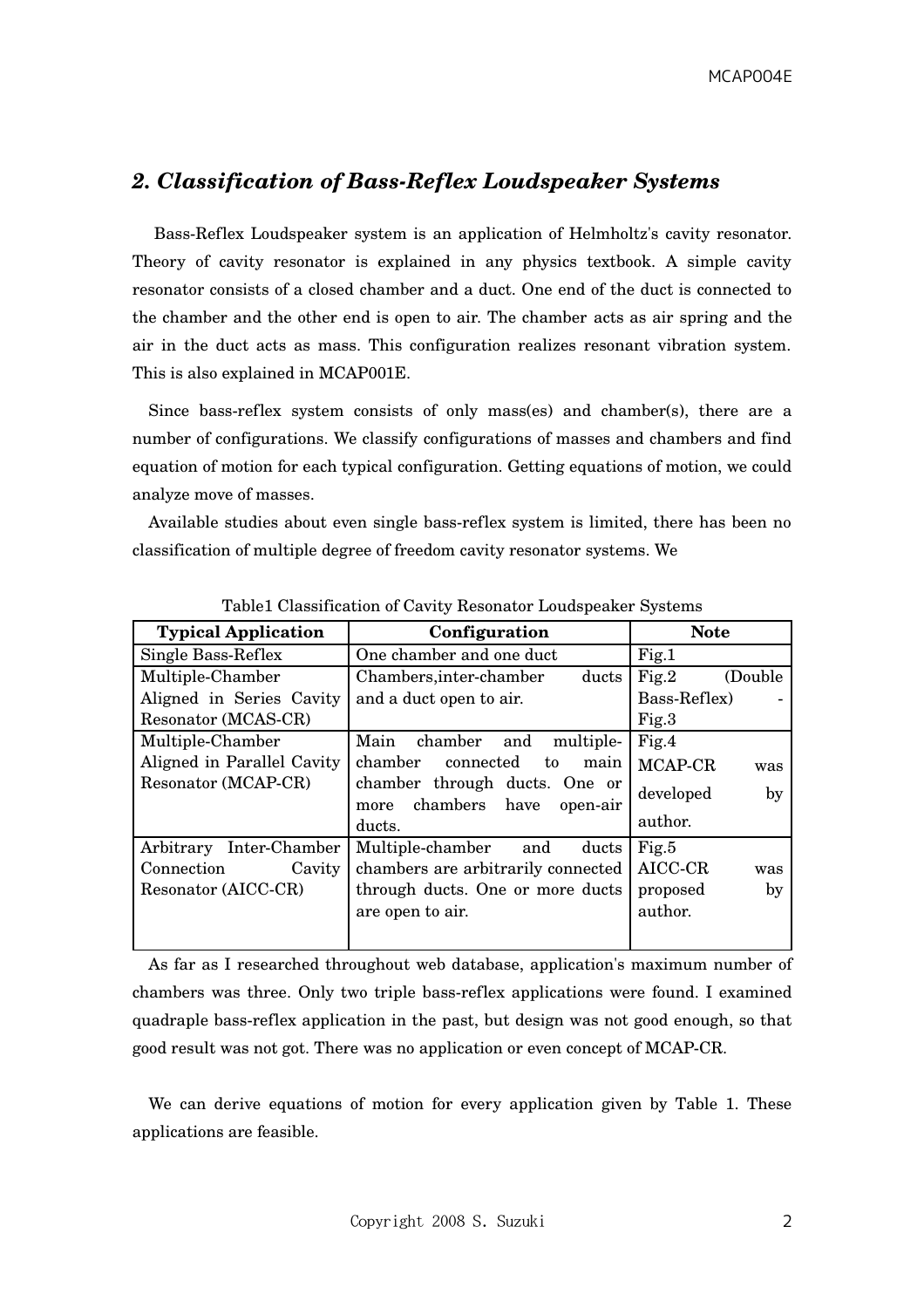#### 2.1 Single Bass-Reflex and MCAS-CR

Fig.1 through Fig.3 shows configuration of single, double and MCASCR systems. *k* , circles, and zigzag line represents, respectively, spring constant, chambers, and coil spring of speaker driver.  $\bullet$  and  $x$  represents, respectively, mass and displacement of mass. Arrows define positive direction of mass' move. We let external force given to mass of membrane be  $f(x)$ .

Fig.2 illustrates double bass-reflex system. This is simple enough to design and manufacture. What is necessary for double bassreflex is to establish calculation and design procedure. Fig.3 illustrates general MCAS-CR with n sub-chambers.



Fig.1 Single Bass-Reflex Model



Fig.2 Double Bass-Reflex Model



For Fig.2 and Fig.3, it is not required to install speaker driver to install in chamber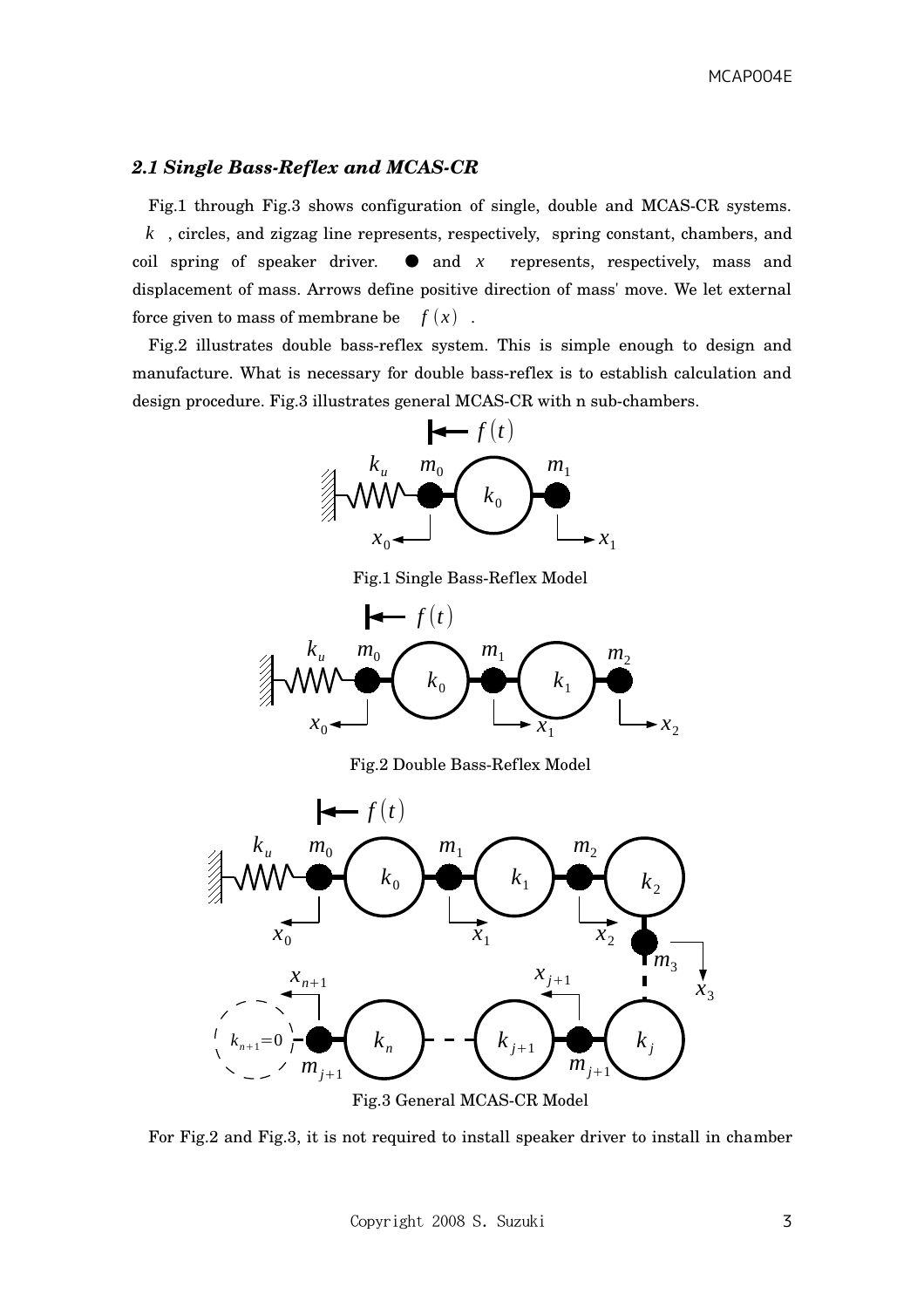$k_{\rm 0}$  . Speaker driver may be installed to any chamber. Characteristic frequencies of enclosure are not affected where driver is installed, but are affected if we consider mass  $m_0$ . Then we need to modify equations of motion.

Fig.3 is MCASCR system with n chambers. It seems complex but not so much. MCAS-CR is just to add number of chambers to double-bass-reflex. There is "n+1" th chamber after last chamber. "n+1" th chamber is listening room and assumed much bigger than chambers so that stiffness of "n+1"th chamber  $k_n=0$ .

Equation of motion of each MCASCR is given in Table 2. These equations include mass of vibration membrane  $m_0$ . Definitions of symbols are given in Table 3.

| <b>Single Bass-Reflex</b>                                                                                                           |
|-------------------------------------------------------------------------------------------------------------------------------------|
| $m_0 \frac{d^2 x_0}{dt^2} + (k_u + k_0) x_0 + k_0 r_1 x_1 = f(t)$                                                                   |
| $m_1 \frac{d^2 x_1}{dt^2} + k_0 r_1 x_0 + k_0 r_1^2 x_1 = 0$                                                                        |
| Double Bass-Reflex                                                                                                                  |
| $m_0 \frac{d^2 x_0}{dt^2} + (k_u + k_0) x_0 + k_0 r_1 x_1 = f(t)$                                                                   |
| $m_1 \frac{d^2 x_1}{dt^2} + k_0 r_1 x_0 + (k_0 + k_1) r_1^2 x_1 - k_1 r_1 r_2 x_2 = 0$                                              |
| $m_2 \frac{d^2 x_2}{dt^2} - k_1 r_1 r_2 x_1 + k_1 r_2^2 x_2 = 0$                                                                    |
| MCAS-CR with n Sub-Chambers                                                                                                         |
| $m_0 \frac{d^2 x_0}{dt^2} + (k_u + k_0) x_0 + k_0 r_1 x_1 = f(t)$                                                                   |
| $m_1 \frac{d^2 x_1}{dt^2} + k_0 r_1 x_0 + (k_0 + k_1) r_1^2 x_1 - k_1 r_1 r_2 x_2 = 0$                                              |
| $m_2 \frac{d^2 x_2}{dt^2} - k_1 r_1 r_2 x_1 + (k_0 + k_1) r_2^2 x_1 - k_2 r_2 r_3 x_3 = 0$                                          |
| $m_j \frac{d^2 x_j}{dt^2} - k_{j-1} r_{j-1} x_{j-1} + (k_{j-1} + k_j) r_j^2 x_j - k_j r_j r_{j+1} x_{j+1} = 0$                      |
| $m_{n-1} \frac{d^2 x_{n-1}}{d^2} t - k_{n-2} r_{n-2} x_{n-1} + (k_{n-2} + k_{n-1}) r_{n-1}^2 x_{n-1} - k_{n-1} r_{n-1} r_n x_n = 0$ |
| $m_n \frac{d^m_n}{dt^2} - k_{n-1} r_{n-1} r_n x_{n-1} + (k_{n-1} + k_n) r_n^2 x_n = 0$                                              |

| Table2 Equations of Motion of MCAS-CRs |
|----------------------------------------|
|----------------------------------------|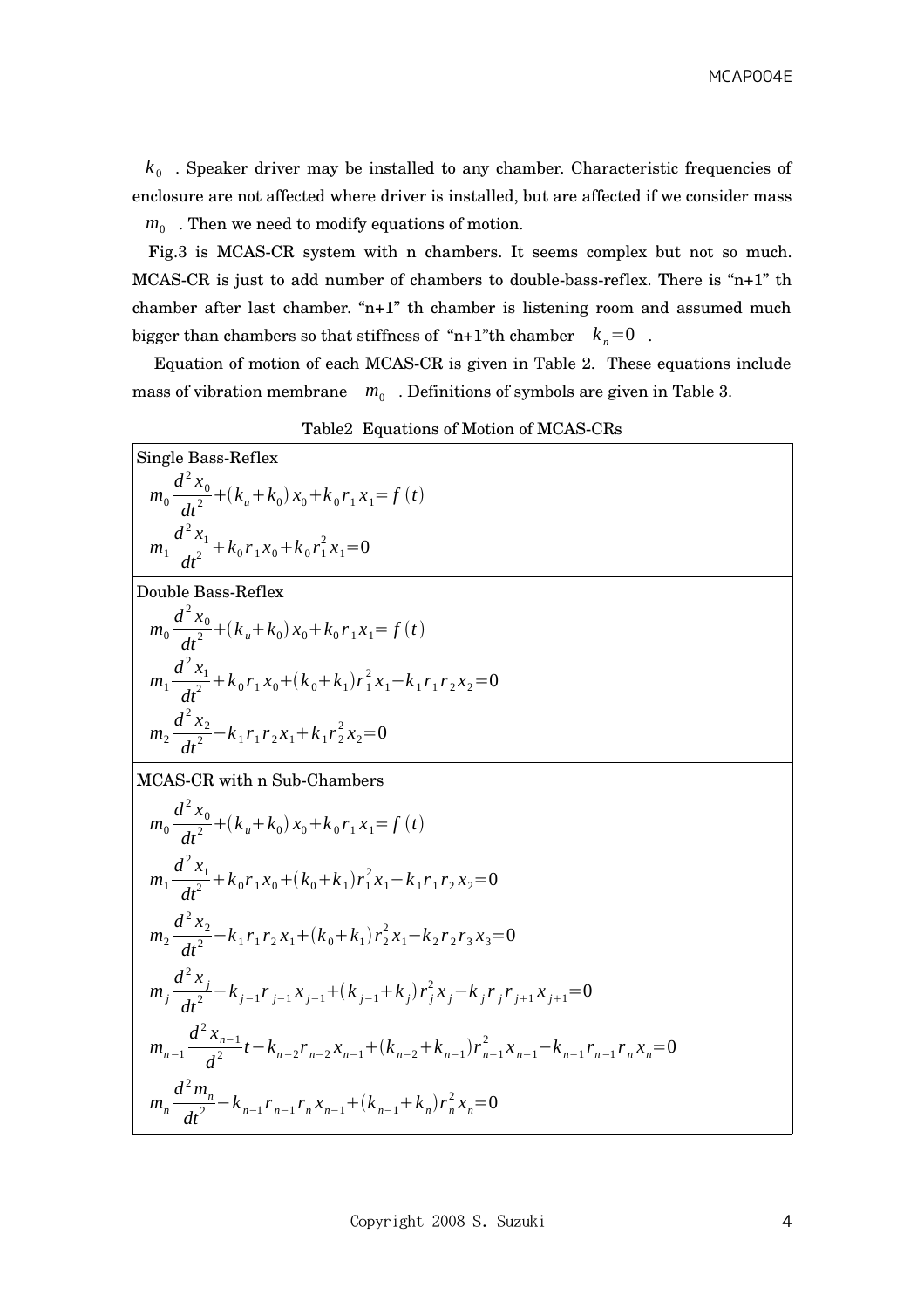| Symbol         | <b>Definition</b>                                                            | <b>Note</b>                              |
|----------------|------------------------------------------------------------------------------|------------------------------------------|
| a <sub>0</sub> | Reference area $[m^2]$                                                       | Effective<br>area<br>of                  |
|                |                                                                              | vibrating membrane                       |
| $a_i$          | Cross-sectional area of each duct $[m^2]$                                    |                                          |
| $r_i$          | Ratio of areas $a_i/a_0$                                                     |                                          |
| $m_i$          | Mass of bulk air involved in each duct $ g $                                 |                                          |
| $\rho$         | Density of air at room temperature $\left\lceil \frac{kq}{m^3} \right\rceil$ | $p = 1.2 \lfloor \frac{kg}{m^3} \rfloor$ |
| $l_i$          | Effective length of each duct $ m $                                          |                                          |
| P              | Atmospheric pressure at room temperature $ Pa $                              | $P = 101,300$ [Pa]                       |
| $k_i$          | Spring constant of chamber for reference area<br>$\lfloor N/m \rfloor$       | $k_j = \frac{a_0^2 P}{V} [N/m]$          |
| $V_{i}$        | Volume of each chamber $\lceil m^3 \rceil$                                   |                                          |

Table 3 Definitions of Symbols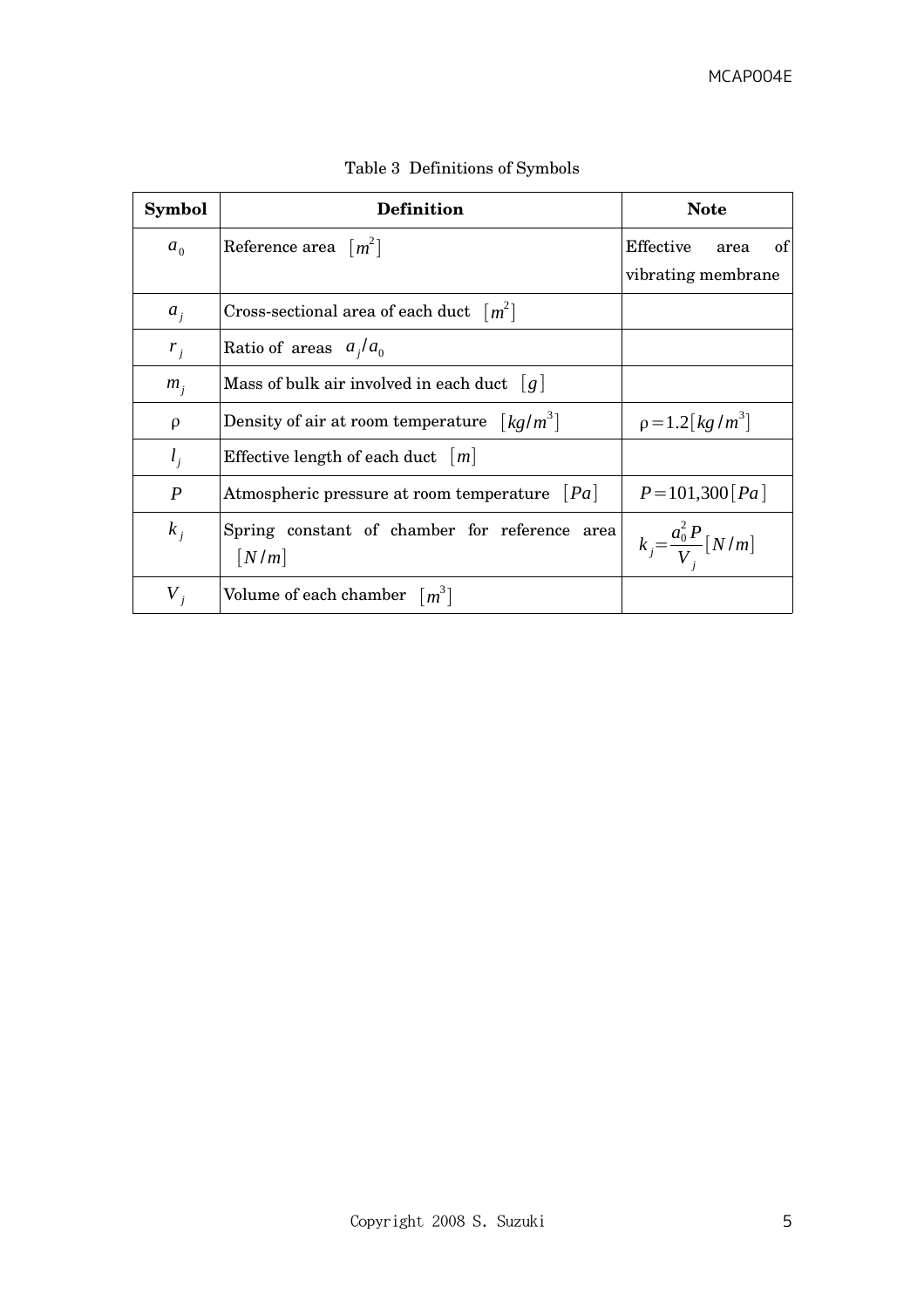## *2.2 Multiple Chamber Aligned in Parallel (MCAPCR) system*

MCAPCR system had not been exist until I present the details. Therefore the name MCAPCR is named by myself. Fig.4 shows the configuration of MCAPCR. There are one main chamber, n sub-chambers and 2n ducts in Fig.4. Maximum number of eigen values is  $2n+1$ , including mass of vibration membrane  $m_0$ .



Table4 gives equation of motion of Standard MCAP-CR.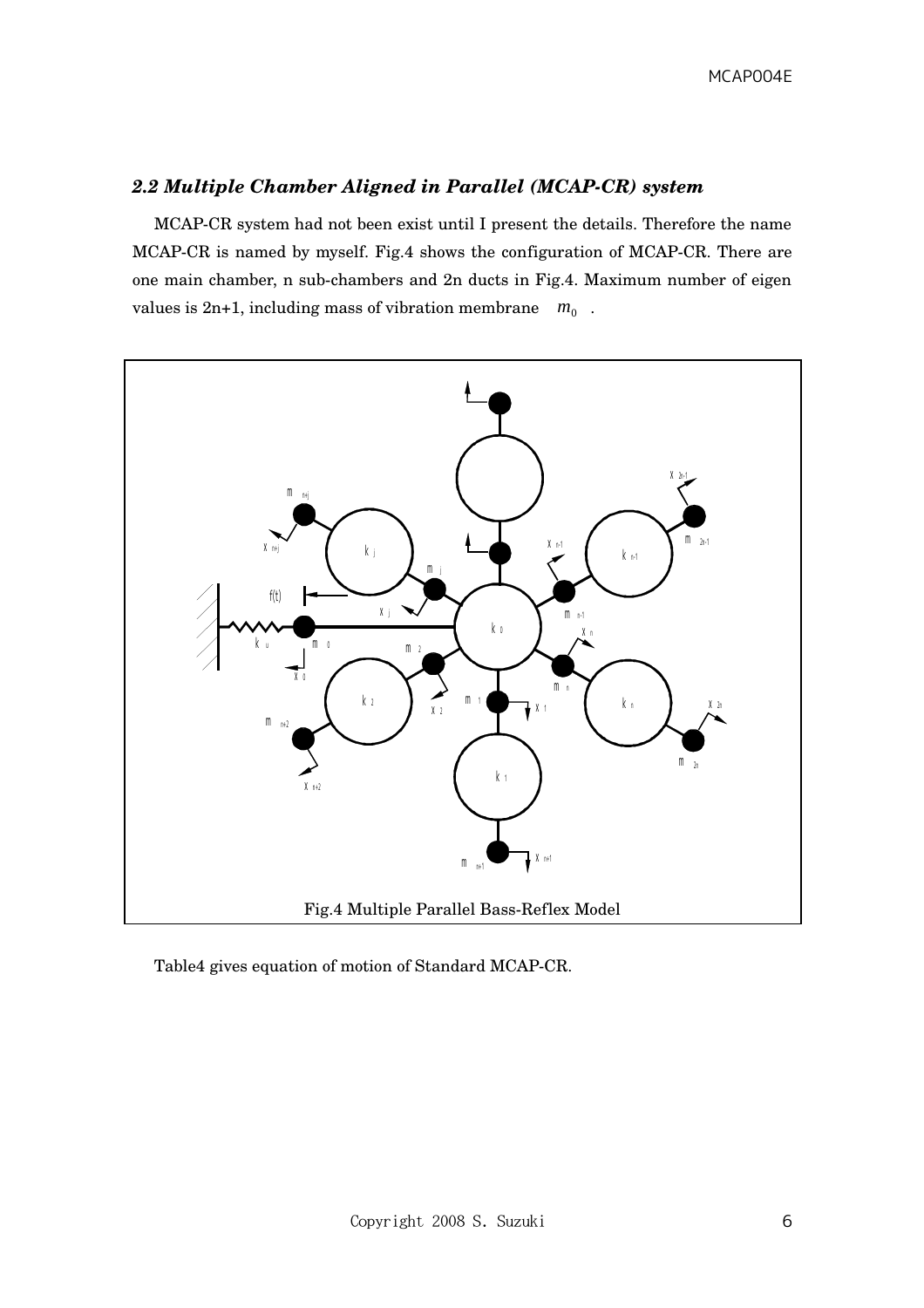Table 4 Equations of Motion of Standard MCAPCR

$$
m_0 \frac{d^2 x_0}{dt^2} + (k_u + k_0) r_0^2 x_0 + k_0 \sum_{i=1}^n r_0 r_i x_i = f(t)
$$
  
\n
$$
m_j \frac{d^2 x_j}{dt^2} + k_0 r_j \sum_{i=0}^n r_i x_i + k_j r_j (r_j x_j - r_{j+n} x_{j+n}) = 0
$$
  
\n
$$
m_j \frac{d^2 x_{j+n}}{dt^2} - k_j r_{j+n} (r_j x_j - r_{j+n} x_{j+n}) = 0
$$

#### 2.3 Arbitrary Inter Chamber Connection (AICC-CR) System

AICC-CR system has multiple chamber with multiple duct. Each chamber is arbitrarily connected to other chamber through duct. Fig.5a shows typical configuration with one main chamber and three sub-chambers.

AICC-CR system is the most complex structure of MDOF-CR systems. Configuration of AICC-CR is various and it is difficult to obtain equations of motions generally. Maximum number of inter-chamber ducts is  $nC_2$  where number of chambers is n.



Fig.5a Arbitrary InterChamber Connection Model